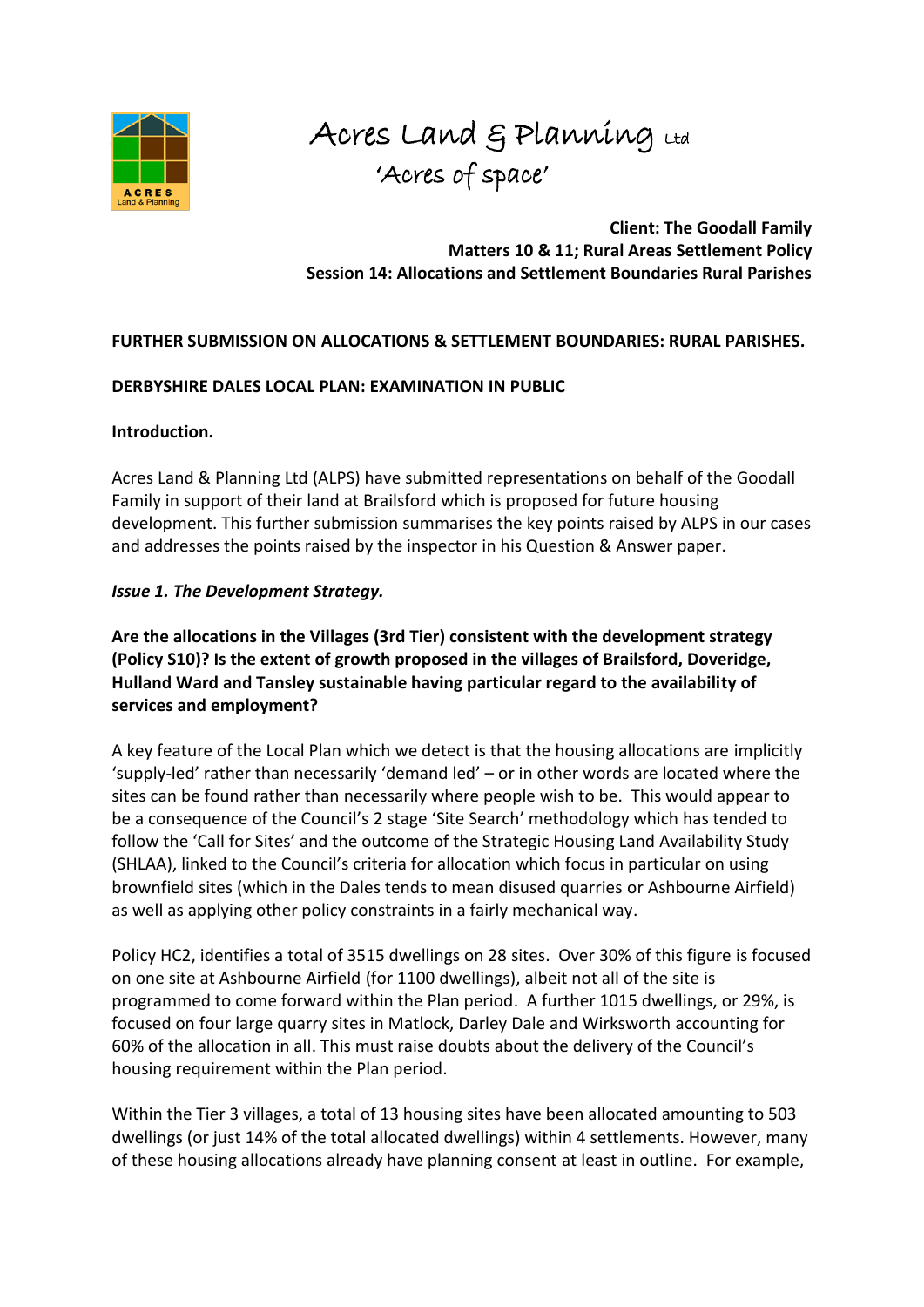both Site HC2(g) at Brailsford and sites HC2 (m) and HC2(n) in Doveridge have outline planning consent and others are also well advanced in gaining consent.

We supported Policy S10 in our representations on the Pre-Submission Local Plan, (dated  $22<sup>nd</sup>$  September 2016), insofar as we welcomed the recognition that the growth of sustainable communities should be supported. However, we noted that the interpretation and the implementation of the policy would be critical. We are not convinced that the housing allocations necessarily adhere to the criteria in Policy S10 in satisfying the sustainable growth of the Tier 3 communities or catering for their wider housing needs.

Brailsford is categorised as one of those 'sustainable' locations and one of the 4 settlements where housing sites have been allocated. Brailsford is arguably the most sustainable of the Tier 3 villages within the Derbyshire Dales, insofar as it has a broad range of local services, including a brand-new school, a regular hourly bus service serving Derby and Ashbourne, several shops, cafes, pub and a modern medical centre. Above all, however, it is within 20 minutes' drive of Derby with its full range of services, extensive employment and broad range of social, administrative and cultural activities. Within the previous Derbyshire Structure Plan Brailsford was categorised as being within the Derby Housing Market Area and has a close affinity with the City.

Brailsford does not therefore share the 'deep rural or remote' character of many of the Derbyshire Dales Tier 3 villages since it is easily accessible on the main A52 road from both Derby and Ashbourne. Yet despite its proximity to jobs and services, it still has only 3 small allocations including 114 plots (or an average of just under 6 per year for the whole plan period). One of these, Site HC2(g) Luke Lane/Mercaston Lane, was introduced at a late stage in the process as a result of a successful planning consent. On the other hand, one site proposed at the draft stage (adjacent to Throstlenest Way) has actually been omitted from the final list of sites, arguably leaving scope for inserting an alternative site to replace it.

In our view therefore, Brailsford is highly suitable for modest growth and the 3 sites allocated in the Local Plan – HC2(e), HC2(f) and HC2(g) do not provide sufficient scope to satisfy the needs of the wider community. Whilst some of the Brailsford community are clearly resistant to change, this should not be the main consideration in guiding the Council. We note that Brailsford's allocation is only just over half that of Doveridge, which is a similar type of village – easily accessible from the A50 and close to Uttoxeter. More important, we are not convinced that the best sites have been chosen within Brailsford. We undertook an alternative comparative site assessment for Brailsford at the Draft Plan stage which led to different results (see Appendix 1 attached).

We believe there is scope to allocate additional land close to the village centre which would be both desirable and sustainable. My client is promoting a site for up to 5 hectares called 'Brailsford Green' on the south west side of Brailsford well integrated with the village, of which a modest part can be developed for up to 50 dwellings. (See Appendix 2). This proposal has been tested through a landscape assessment, a highway & access technical report and a heritage assessment. It has also been the subject of a local public exhibition and received a generally positive response from people who attended the event.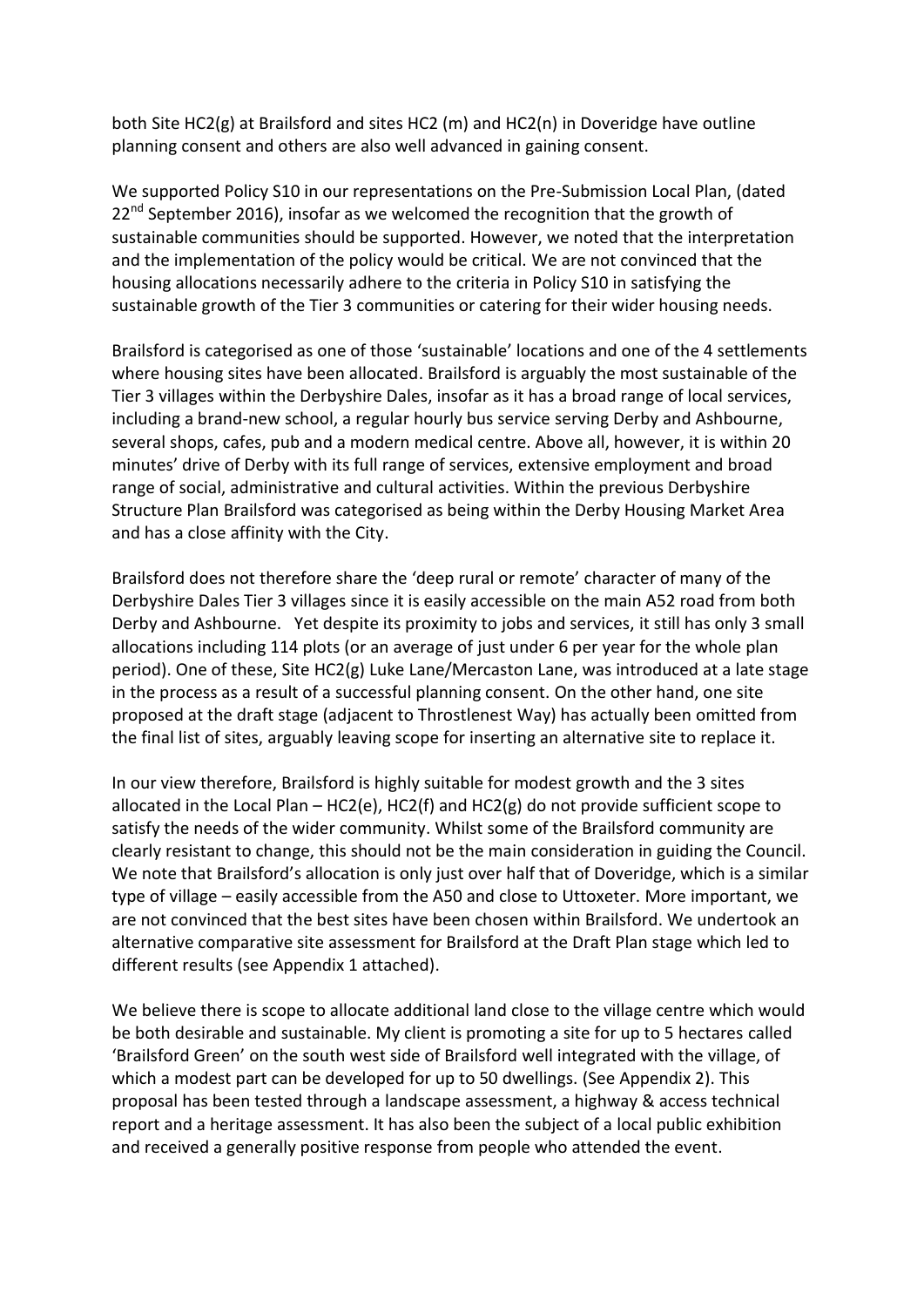#### *Issue 2. Housing Allocations.*

# **Are the sites deliverable in the timescales envisaged by the SHELAA having regard to constraints, infrastructure and viability?**

Most of the proposed housing site allocations within the Tier 3 villages are modest in scale and therefore should be capable of being delivered within the timescales envisaged within the SHELAA. The largest of the allocated sites at Derby Road/Hall Drive Doveridge (at 85 dwellings) was promoted by Gleesons and already has outline planning consent and Reserved Matters consent is now being sought by a national housebuilder. There are no other sites with a planned capacity of over 50 dwellings.

Concerns have been raised over the deliverability of some of the larger quarry sites and the Ashbourne Airfield, but the rural settlement sites are not believed to have any over-riding physical or policy constraints. They are mostly quite small. This is consistent with the scale of the local communities which tend to need a selection of smaller developments to give variety and choice for the home-buyer and limit the impact on the settlement. It is also consistent with the Government's Housing White Paper which urges Local Authorities to allocate small sites both to speed delivery, widen choice and draw in smaller housebuilders to extend the capacity of the housing market and appeal to local businesses.

In terms of the selection of sites, we are concerned however that the Landscape Sensitivity Study work undertaken by Wardell Armstrong and published in September 2015 appeared to use the draft housing allocations as a starting point in assessing their impact. This seemed to result in other sites being rejected when a more objective analysis might have resulted in a different set of sites. Landscape consultants, Liz Lake & Associates, acting on behalf of my client has undertaken a critique of this work in relation to Brailsford highlighting the strengths of our site south-west of the village in comparison.

It is not possible to assess each and every rural site according to their infrastructure availability and financial viability without much more detailed information and background work. This will no doubt be discussed at the EIP hearing.

## *Issue 3. Settlement Boundaries.*

## **Are the settlement boundaries of the 3rd tier villages justified?**

There are two different approaches for choosing the extent of development in rural settlements, either firstly, to omit settlement boundaries on the grounds that they are too inflexible and throttle potential development opportunities – and then apply a criteria based approach, or secondly, to survey each settlement carefully and allocate specific areas of land and then draw boundaries around the settlement to avoid further spread.

We feel that there are merits of both approaches, but that if settlement boundaries are drawn, they must be undertaken thoroughly (not simply by drawing lines around back gardens to exclude all future development) and must be capable of review.